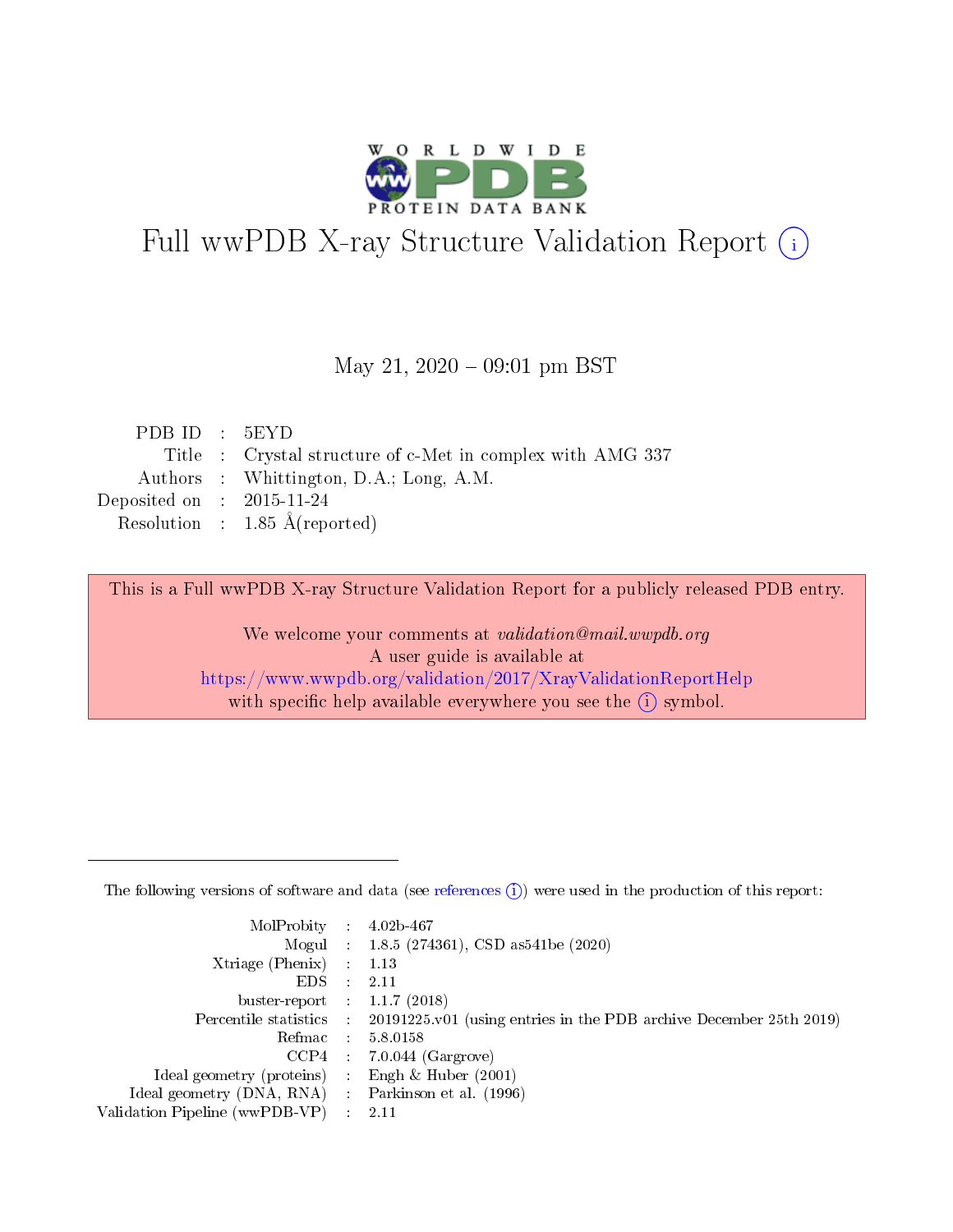## 1 [O](https://www.wwpdb.org/validation/2017/XrayValidationReportHelp#overall_quality)verall quality at a glance  $(i)$

The following experimental techniques were used to determine the structure: X-RAY DIFFRACTION

The reported resolution of this entry is 1.85 Å.

Percentile scores (ranging between 0-100) for global validation metrics of the entry are shown in the following graphic. The table shows the number of entries on which the scores are based.



| Metric                | Whole archive<br>$(\#\mathrm{Entries})$ | Similar resolution<br>$(\#\text{Entries},\,\text{resolution}\,\,\text{range}(\textup{\AA}))$ |  |  |
|-----------------------|-----------------------------------------|----------------------------------------------------------------------------------------------|--|--|
| $R_{free}$            | 130704                                  | $2469(1.86-1.86)$                                                                            |  |  |
| Clashscore            | 141614                                  | $2625(1.86-1.86)$                                                                            |  |  |
| Ramachandran outliers | 138981                                  | $2592(1.86-1.86)$                                                                            |  |  |
| Sidechain outliers    | 138945                                  | $2592(1.86-1.86)$                                                                            |  |  |
| RSRZ outliers         | 127900                                  | $2436(1.86-1.86)$                                                                            |  |  |

The table below summarises the geometric issues observed across the polymeric chains and their fit to the electron density. The red, orange, yellow and green segments on the lower bar indicate the fraction of residues that contain outliers for  $>=3, 2, 1$  and 0 types of geometric quality criteria respectively. A grey segment represents the fraction of residues that are not modelled. The numeric value for each fraction is indicated below the corresponding segment, with a dot representing fractions  $\epsilon=5\%$  The upper red bar (where present) indicates the fraction of residues that have poor fit to the electron density. The numeric value is given above the bar.

| Mol | $\cap$ hain | Length | Quality of chain |    |    |
|-----|-------------|--------|------------------|----|----|
|     |             |        | 3%               |    |    |
|     |             | 309    | 88%              | 6% | 6% |

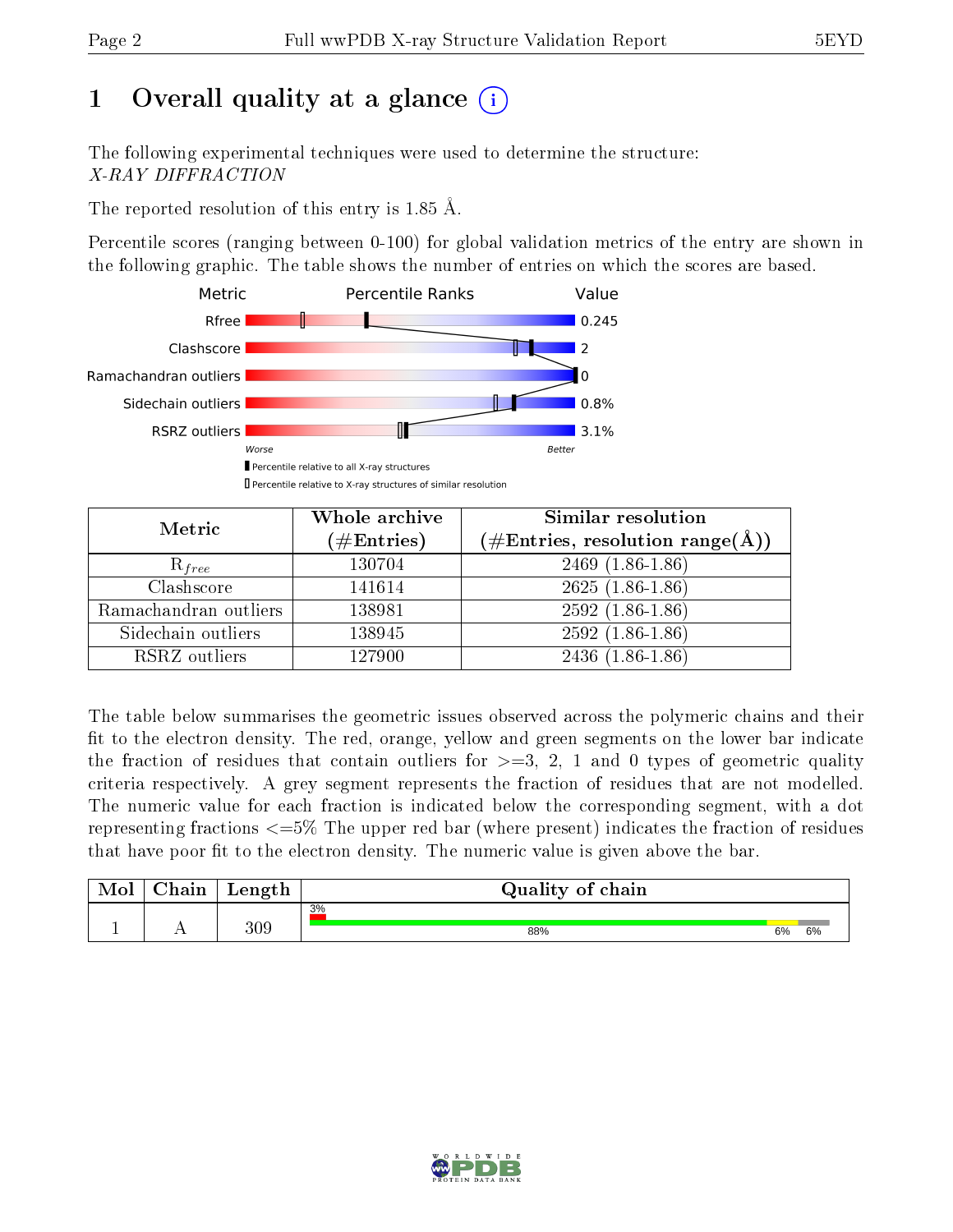# 2 Entry composition (i)

There are 3 unique types of molecules in this entry. The entry contains 2598 atoms, of which 0 are hydrogens and 0 are deuteriums.

In the tables below, the ZeroOcc column contains the number of atoms modelled with zero occupancy, the AltConf column contains the number of residues with at least one atom in alternate conformation and the Trace column contains the number of residues modelled with at most 2 atoms.

Molecule 1 is a protein called Hepatocyte growth factor receptor.

| Mol | Chain | Residues | $\rm{Atoms}$ |     |     |     |  | ZeroOcc | $\mid$ AltConf $\mid$ Trace |  |
|-----|-------|----------|--------------|-----|-----|-----|--|---------|-----------------------------|--|
|     |       | 289      | Fotal        | 498 | 398 | 406 |  |         |                             |  |

There are 5 discrepancies between the modelled and reference sequences:

| Chain                   | Residue | Modelled   | Actual | Comment        | Reference         |
|-------------------------|---------|------------|--------|----------------|-------------------|
|                         | 1352    | <b>HIS</b> |        | expression tag | <b>UNP P08581</b> |
| $\overline{\mathsf{A}}$ | 1353    | <b>HIS</b> |        | expression tag | <b>UNP P08581</b> |
| А                       | 1354    | <b>HIS</b> |        | expression tag | <b>UNP P08581</b> |
| А                       | 1355    | <b>HIS</b> |        | expression tag | <b>UNP P08581</b> |
|                         | 1356    | <b>HIS</b> |        | expression tag | <b>UNP P08581</b> |

• Molecule 2 is  $6-[1 \{R\}]-1-[8-fluoranyl-6-(1-methylpyrazol-4-yl)-[1,2,4]triazol-4,3-a]pyridin-$ 3-yl]ethyl]-3-(2-methoxyethoxy)-1,6-naphthyridin-5-one (three-letter code: 5T1) (formula:  $C_{23}H_{22}FN_7O_3$ .



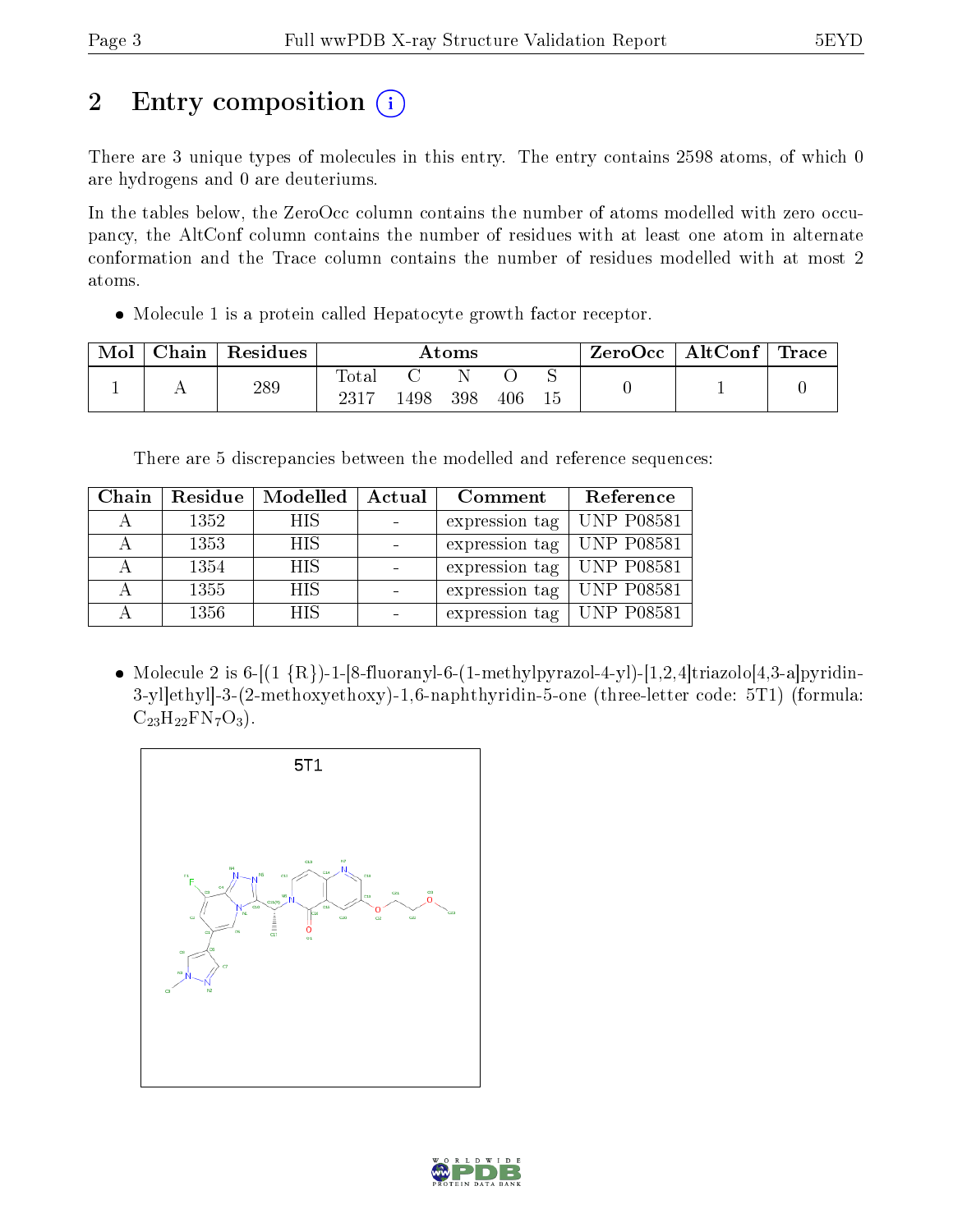|  | $\text{Mol}$   Chain   Residues | Atoms         |  |        | $\mathsf{ZeroOcc} \mid \mathsf{AltConf} \mid$ |  |  |
|--|---------------------------------|---------------|--|--------|-----------------------------------------------|--|--|
|  |                                 | Total C F N O |  |        |                                               |  |  |
|  |                                 |               |  | 23 1 7 |                                               |  |  |

 $\bullet\,$  Molecule 3 is water.

| Mol | $\mid$ Chain $\mid$ Residues | Atoms               | $ZeroOcc \   \$ AltConf |  |
|-----|------------------------------|---------------------|-------------------------|--|
|     | 247                          | Total<br>247<br>247 |                         |  |

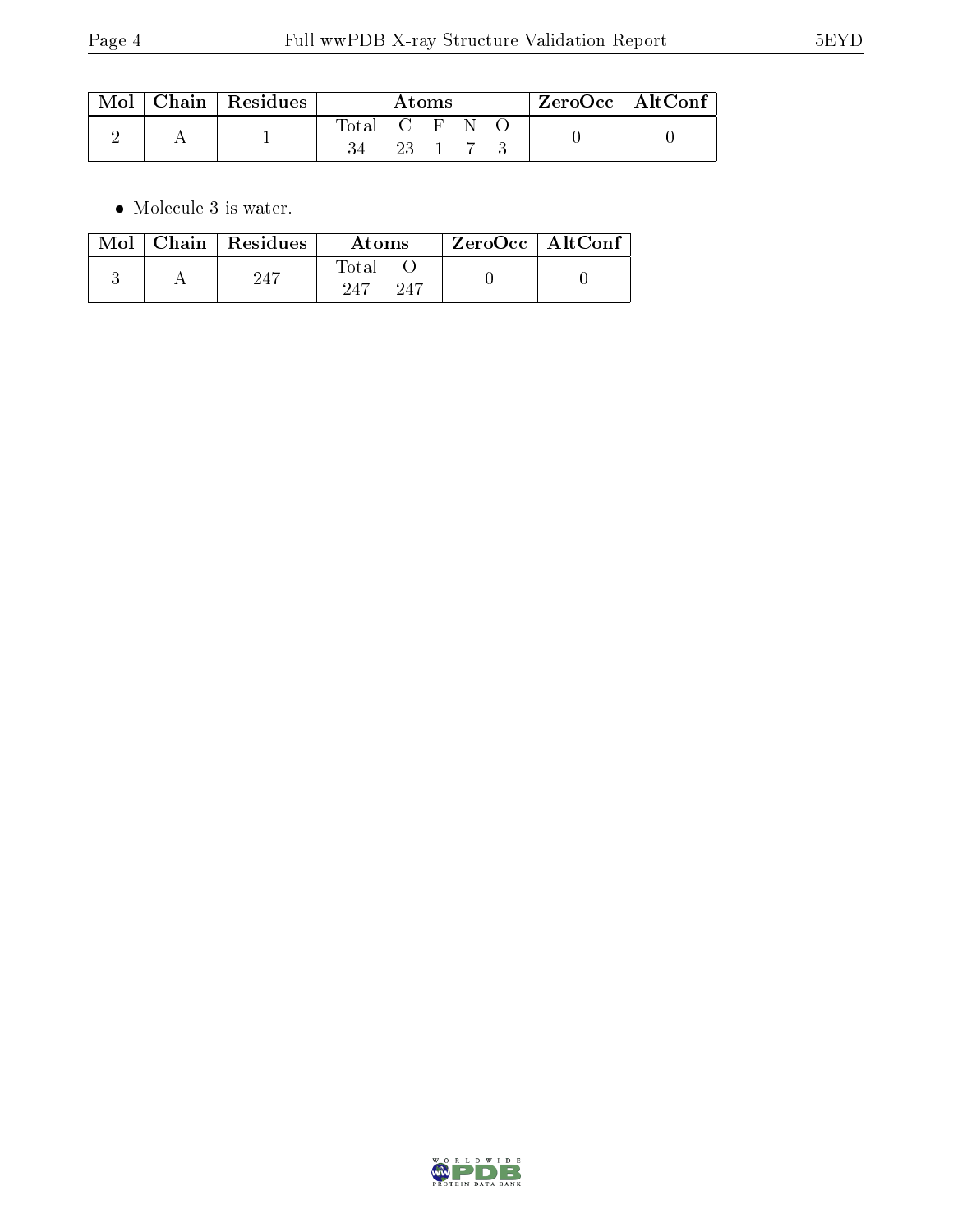## 3 Residue-property plots  $(i)$

These plots are drawn for all protein, RNA and DNA chains in the entry. The first graphic for a chain summarises the proportions of the various outlier classes displayed in the second graphic. The second graphic shows the sequence view annotated by issues in geometry and electron density. Residues are color-coded according to the number of geometric quality criteria for which they contain at least one outlier: green  $= 0$ , yellow  $= 1$ , orange  $= 2$  and red  $= 3$  or more. A red dot above a residue indicates a poor fit to the electron density (RSRZ  $> 2$ ). Stretches of 2 or more consecutive residues without any outlier are shown as a green connector. Residues present in the sample, but not in the model, are shown in grey.

• Molecule 1: Hepatocyte growth factor receptor



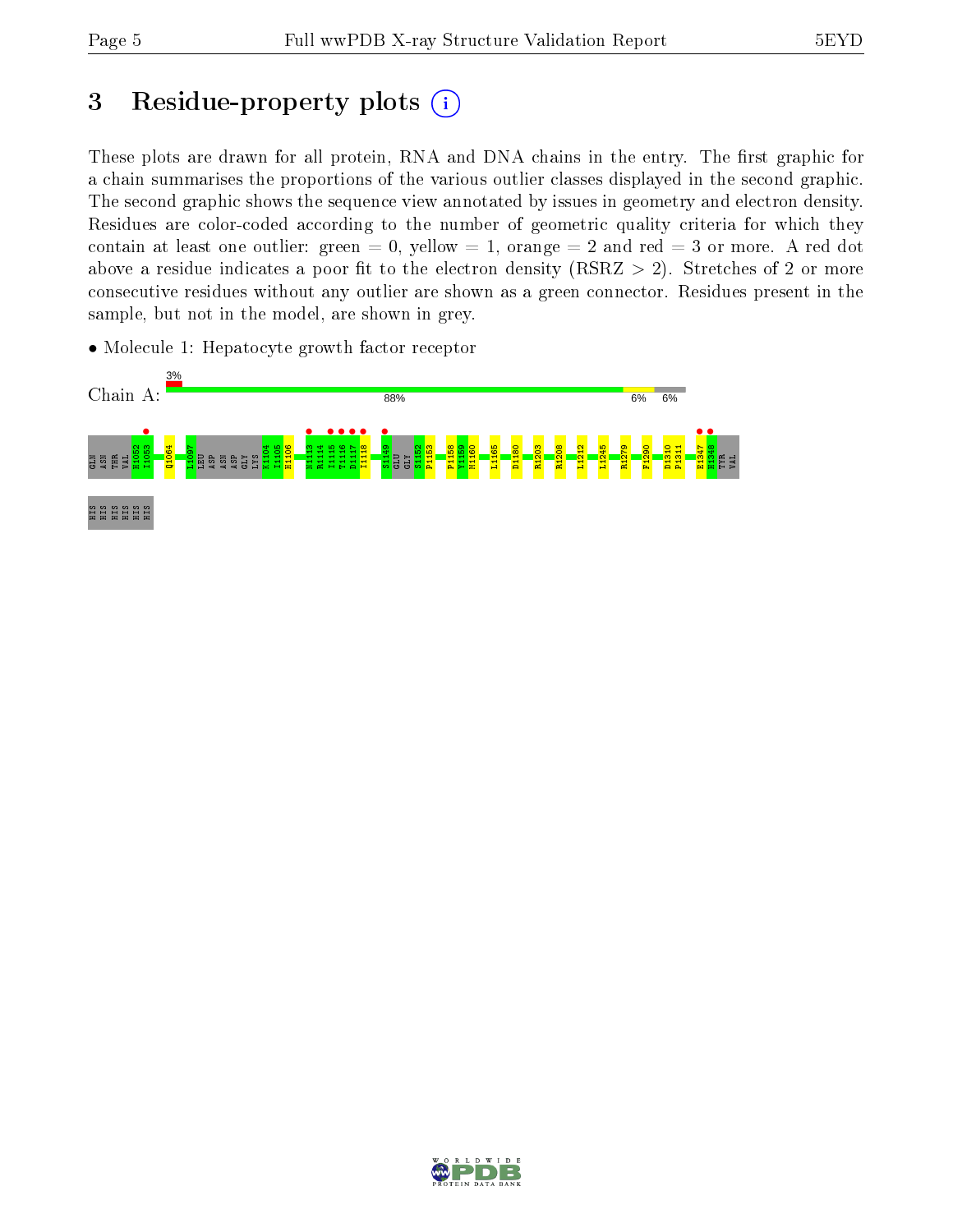## 4 Data and refinement statistics  $(i)$

| Property                                                             | Value                                             | Source     |
|----------------------------------------------------------------------|---------------------------------------------------|------------|
| Space group                                                          | P 21 21 21                                        | Depositor  |
| Cell constants                                                       | $43.34\text{\AA}$<br>$41.85\text{\AA}$<br>158.34Å |            |
| a, b, c, $\alpha$ , $\beta$ , $\gamma$                               | $90.00^\circ$<br>$90.00^\circ$<br>$90.00^\circ$   | Depositor  |
| Resolution $(A)$                                                     | $-1.85$<br>50.00                                  | Depositor  |
|                                                                      | 40.46<br>$-1.85$                                  | <b>EDS</b> |
| % Data completeness                                                  | 83.1 (50.00-1.85)                                 | Depositor  |
| (in resolution range)                                                | 83.1 (40.46-1.85)                                 | <b>EDS</b> |
| $R_{merge}$                                                          | 0.05                                              | Depositor  |
| $\mathrm{R}_{sym}$                                                   | (Not available)                                   | Depositor  |
| $\sqrt{I/\sigma}(I) > 1$                                             | $2.35$ (at $1.86\text{\AA}$ )                     | Xtriage    |
| Refinement program                                                   | <b>REFMAC 5.6.0117</b>                            | Depositor  |
|                                                                      | $\overline{0.193}$ ,<br>0.249                     | Depositor  |
| $R, R_{free}$                                                        | 0.194<br>0.245                                    | DCC        |
| $R_{free}$ test set                                                  | 1098 reflections $(5.19\%)$                       | wwPDB-VP   |
| Wilson B-factor $(A^2)$                                              | 25.3                                              | Xtriage    |
| Anisotropy                                                           | 0.721                                             | Xtriage    |
| Bulk solvent $k_{sol}(e/\mathring{A}^3)$ , $B_{sol}(\mathring{A}^2)$ | $0.33$ , 48.0                                     | <b>EDS</b> |
| L-test for twinning <sup>2</sup>                                     | $\vert > \; = 0.49, \;  \; = 0.33$<br>< L         | Xtriage    |
| Estimated twinning fraction                                          | $0.032$ for k,h,-l                                | Xtriage    |
| $F_o, F_c$ correlation                                               | 0.95                                              | <b>EDS</b> |
| Total number of atoms                                                | 2598                                              | wwPDB-VP   |
| Average B, all atoms $(A^2)$                                         | 34.0                                              | wwPDB-VP   |

Xtriage's analysis on translational NCS is as follows: The largest off-origin peak in the Patterson function is  $8.26\%$  of the height of the origin peak. No significant pseudotranslation is detected.

<sup>&</sup>lt;sup>2</sup>Theoretical values of  $\langle |L| \rangle$ ,  $\langle L^2 \rangle$  for acentric reflections are 0.5, 0.333 respectively for untwinned datasets, and 0.375, 0.2 for perfectly twinned datasets.



<span id="page-5-1"></span><span id="page-5-0"></span><sup>1</sup> Intensities estimated from amplitudes.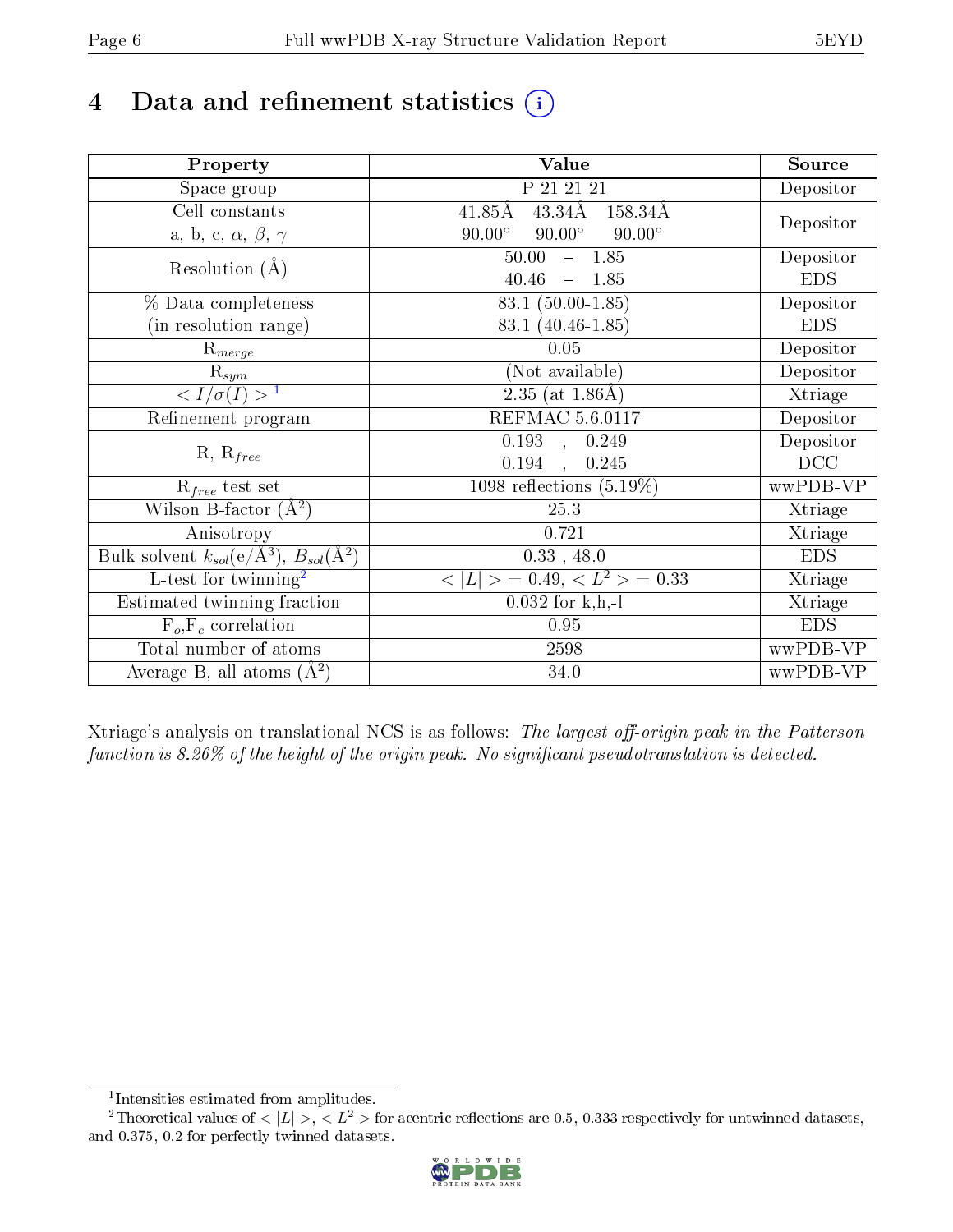## 5 Model quality  $(i)$

### 5.1 Standard geometry (i)

Bond lengths and bond angles in the following residue types are not validated in this section: 5T1

The Z score for a bond length (or angle) is the number of standard deviations the observed value is removed from the expected value. A bond length (or angle) with  $|Z| > 5$  is considered an outlier worth inspection. RMSZ is the root-mean-square of all Z scores of the bond lengths (or angles).

|  | $Mol$   Chain |      | Bond lengths                    | Bond angles |        |  |
|--|---------------|------|---------------------------------|-------------|--------|--|
|  |               |      | RMSZ $ #Z  > 5$ RMSZ $ #Z  > 5$ |             |        |  |
|  |               | 0.51 | 0/2378                          | 0.58        | 0/3218 |  |

There are no bond length outliers.

There are no bond angle outliers.

There are no chirality outliers.

There are no planarity outliers.

#### 5.2 Too-close contacts  $(i)$

In the following table, the Non-H and H(model) columns list the number of non-hydrogen atoms and hydrogen atoms in the chain respectively. The H(added) column lists the number of hydrogen atoms added and optimized by MolProbity. The Clashes column lists the number of clashes within the asymmetric unit, whereas Symm-Clashes lists symmetry related clashes.

| Mol |      |      | Chain   Non-H   H(model)   H(added)   Clashes   Symm-Clashes |
|-----|------|------|--------------------------------------------------------------|
|     | 2317 | 2343 |                                                              |
|     |      |      |                                                              |
|     | -947 |      |                                                              |
|     | 2598 | 2365 |                                                              |

The all-atom clashscore is defined as the number of clashes found per 1000 atoms (including hydrogen atoms). The all-atom clashscore for this structure is 2.

All (10) close contacts within the same asymmetric unit are listed below, sorted by their clash magnitude.

| Atom-2                                     |                         | Interatomic    | Clash       |
|--------------------------------------------|-------------------------|----------------|-------------|
| Atom-1                                     |                         | distance $(A)$ | overlap (A) |
| $1 \cdot A \cdot 1158 \cdot PR() \cdot HR$ | $1:$ A $:1160:$ MET HE3 | .88            | ).56        |

Continued on next page...

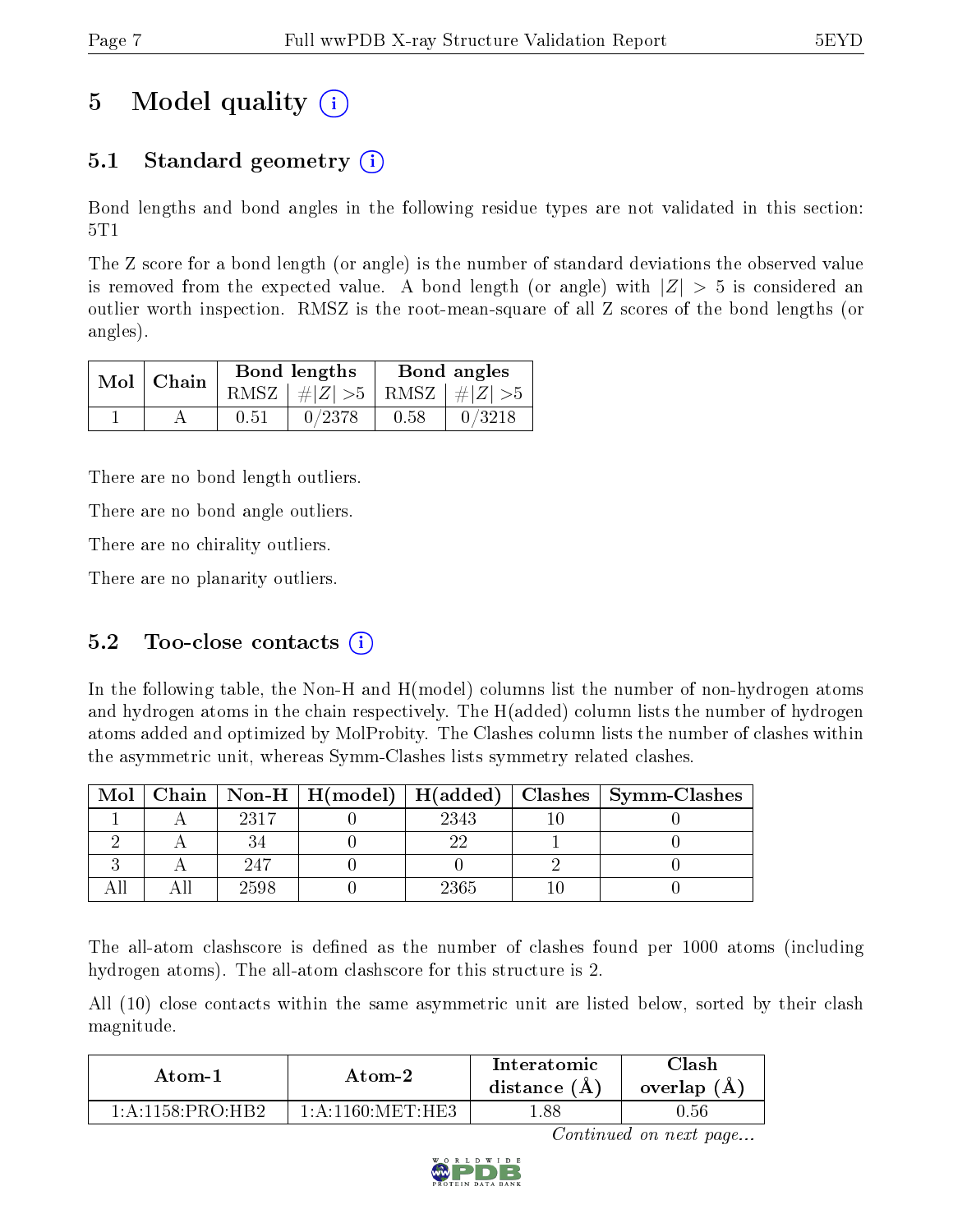| Atom-1                | Atom-2                        | Interatomic<br>distance $(A)$ | Clash<br>overlap $(A)$ |
|-----------------------|-------------------------------|-------------------------------|------------------------|
| 1:A:1279[A]:ARG:NH1   | 3:A:1504:HOH:O                | 2.42                          | 0.52                   |
| 1:A:1118:ILE:HD12     | 1:A:1153:PRO:HD2              | 1.95                          | 0.48                   |
| 1: A:1180: ASP:OD1    | 1:A:1347:GLU:HB2              | 2.15                          | 0.47                   |
| $1:$ A:1203:ARG:NH2   | 3:A:1510:HOH:O                | 2.50                          | 0.44                   |
| 1: A: 1208: ARG: O    | 2:A:1401:5T1:H17              | 2.18                          | 0.42                   |
| 1: A: 1165: LEU: HD13 | 1: A: 1212: LEU: HD11         | 2.02                          | 0.42                   |
| 1: A:1118: ILE: HD12  | 1: A: 1153: PRO: CD           | 2.50                          | 0.41                   |
| 1:A:1245:LEU:HD12     | 1: A: 1290: PHE: HZ           | 1.86                          | 0.41                   |
| 1:A:1310:ASP:N        | $1:A:1311:PRO:\overline{HD2}$ | 2.36                          | 0.40                   |

Continued from previous page...

There are no symmetry-related clashes.

#### 5.3 Torsion angles  $(i)$

#### 5.3.1 Protein backbone  $(i)$

In the following table, the Percentiles column shows the percent Ramachandran outliers of the chain as a percentile score with respect to all X-ray entries followed by that with respect to entries of similar resolution.

The Analysed column shows the number of residues for which the backbone conformation was analysed, and the total number of residues.

| Mol   Chain | Analysed                                | Favoured   Allowed   Outliers   Percentiles |  |                     |
|-------------|-----------------------------------------|---------------------------------------------|--|---------------------|
|             | $284/309$ (92\%)   280 (99\%)   4 (1\%) |                                             |  | $\frac{1}{100}$ 100 |

There are no Ramachandran outliers to report.

#### 5.3.2 Protein sidechains (i)

In the following table, the Percentiles column shows the percent sidechain outliers of the chain as a percentile score with respect to all X-ray entries followed by that with respect to entries of similar resolution.

The Analysed column shows the number of residues for which the sidechain conformation was analysed, and the total number of residues.

| $\mid$ Mol $\mid$ Chain | Analysed                               |  | Rotameric   Outliers   Percentiles |       |
|-------------------------|----------------------------------------|--|------------------------------------|-------|
|                         | $258/275 (94\%)$   256 (99\%)   2(1\%) |  |                                    | 81 76 |

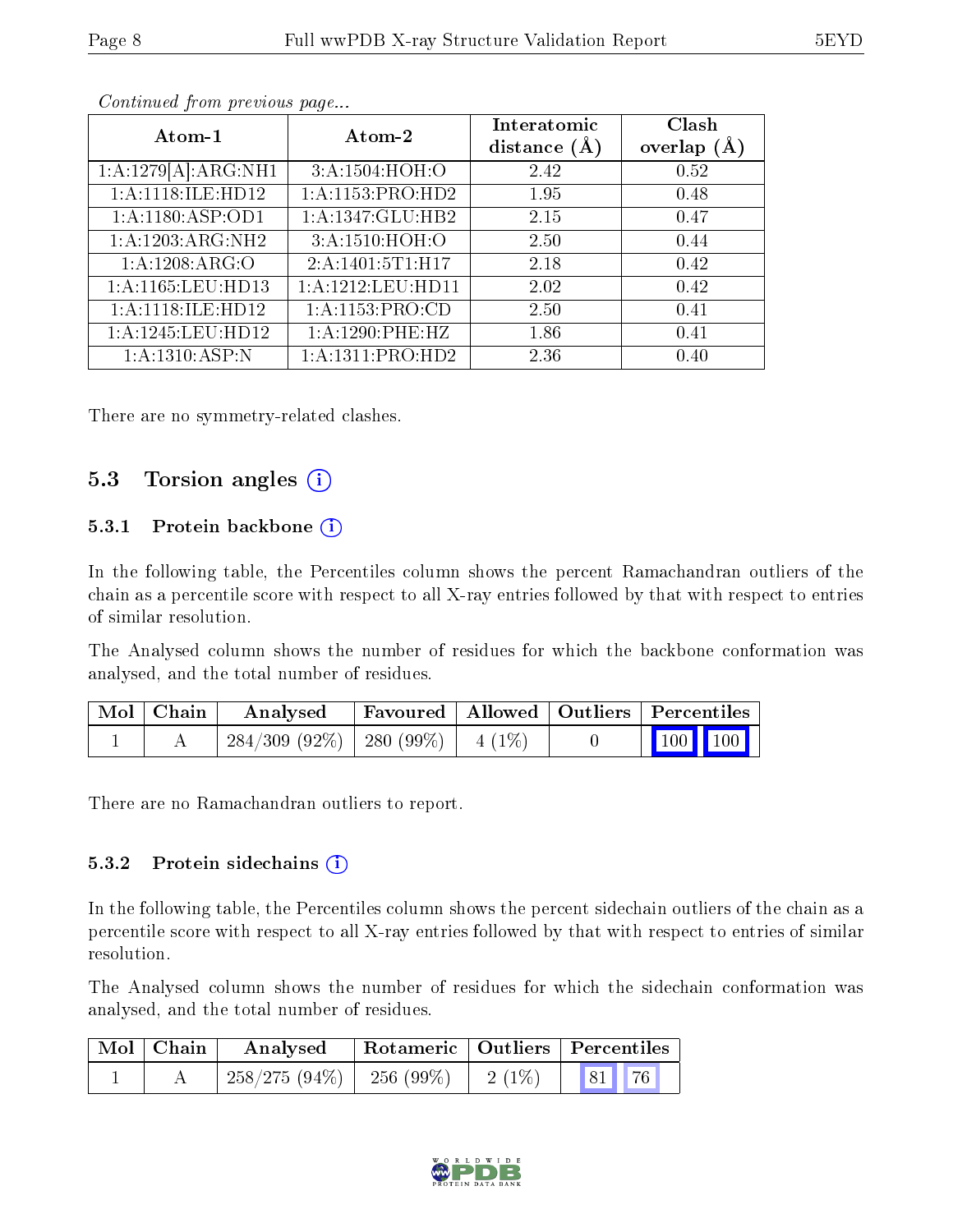All (2) residues with a non-rotameric sidechain are listed below:

| Mol | Chain | Res  | Type   |
|-----|-------|------|--------|
|     |       | 1064 | ا طلبی |
|     |       |      |        |

Some sidechains can be flipped to improve hydrogen bonding and reduce clashes. There are no such sidechains identified.

#### 5.3.3 RNA  $(i)$

There are no RNA molecules in this entry.

#### 5.4 Non-standard residues in protein, DNA, RNA chains (i)

There are no non-standard protein/DNA/RNA residues in this entry.

#### 5.5 Carbohydrates (i)

There are no carbohydrates in this entry.

#### 5.6 Ligand geometry (i)

1 ligand is modelled in this entry.

In the following table, the Counts columns list the number of bonds (or angles) for which Mogul statistics could be retrieved, the number of bonds (or angles) that are observed in the model and the number of bonds (or angles) that are defined in the Chemical Component Dictionary. The Link column lists molecule types, if any, to which the group is linked. The Z score for a bond length (or angle) is the number of standard deviations the observed value is removed from the expected value. A bond length (or angle) with  $|Z| > 2$  is considered an outlier worth inspection. RMSZ is the root-mean-square of all Z scores of the bond lengths (or angles).

| Mol |     | Type   Chain | Res  | Bond lengths<br>Link |            |          | Bond angles                                                                                                                                                                                                                                                                                                                                                                                                                                                                     |                              |      |                                      |
|-----|-----|--------------|------|----------------------|------------|----------|---------------------------------------------------------------------------------------------------------------------------------------------------------------------------------------------------------------------------------------------------------------------------------------------------------------------------------------------------------------------------------------------------------------------------------------------------------------------------------|------------------------------|------|--------------------------------------|
|     |     |              |      |                      | Counts-    | RMSZ     | $\overline{\phantom{a}}$ $\overline{\phantom{a}}$ $\overline{\phantom{a}}$ $\overline{\phantom{a}}$ $\overline{\phantom{a}}$ $\overline{\phantom{a}}$ $\overline{\phantom{a}}$ $\overline{\phantom{a}}$ $\overline{\phantom{a}}$ $\overline{\phantom{a}}$ $\overline{\phantom{a}}$ $\overline{\phantom{a}}$ $\overline{\phantom{a}}$ $\overline{\phantom{a}}$ $\overline{\phantom{a}}$ $\overline{\phantom{a}}$ $\overline{\phantom{a}}$ $\overline{\phantom{a}}$ $\overline{\$ | Counts   RMSZ $\vert \#  Z $ |      |                                      |
|     | 5T1 |              | 1401 | $\sim$               | 33, 38, 38 | $1.92\,$ | $6(18\%)$                                                                                                                                                                                                                                                                                                                                                                                                                                                                       | 34,55,55                     | 1.70 | $(20\%)$<br>$\overline{\phantom{a}}$ |

In the following table, the Chirals column lists the number of chiral outliers, the number of chiral centers analysed, the number of these observed in the model and the number defined in the Chemical Component Dictionary. Similar counts are reported in the Torsion and Rings columns. '-' means no outliers of that kind were identified.

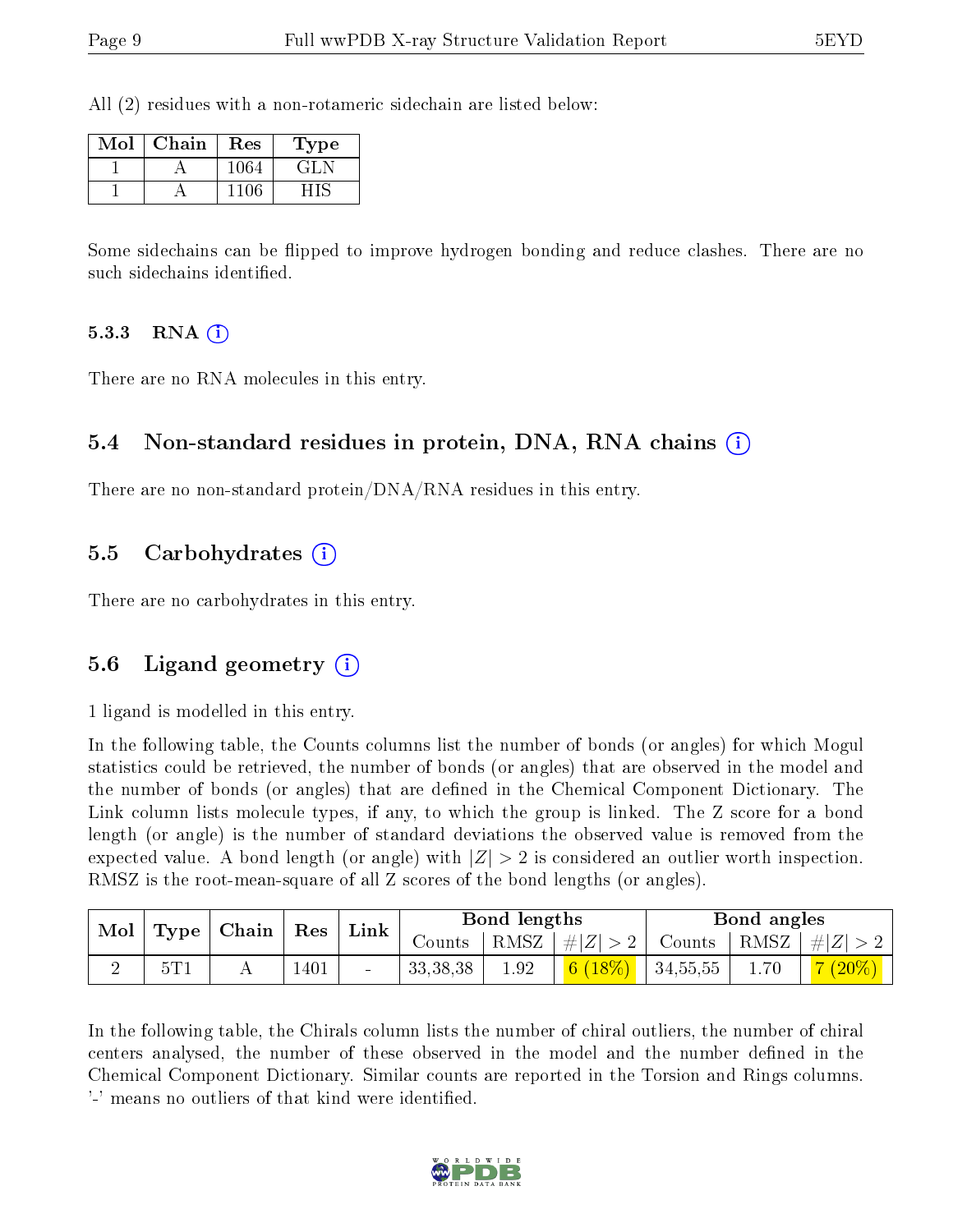|        |             |                                | Mol   Type   Chain   Res   Link   Chirals   Torsions   Rings |  |
|--------|-------------|--------------------------------|--------------------------------------------------------------|--|
| - 5T 1 | $\mid$ 1401 | <b>Contract Contract State</b> | $\frac{3}{12/17/17}$   0/5/5/5                               |  |

All (6) bond length outliers are listed below:

| Mol            | Chain | Res  | Type | Atoms     | Z       | Observed $(A$ | Ideal(A) |
|----------------|-------|------|------|-----------|---------|---------------|----------|
| $\overline{2}$ |       | 1401 | 5T1  | $N4-N5$   | $-6.45$ | 1.25          | 1.37     |
| $\overline{2}$ |       | 1401 | 5T1  | $C12-N6$  | 5.21    | 1.42          | 1.35     |
| $\overline{2}$ |       | 1401 | 5T 1 | $C6-C1$   | $-3.65$ | 1.39          | 1.49     |
| $\overline{2}$ | А     | 1401 | 5T1  | $C8-C6$   | $-2.70$ | 1.33          | 1.38     |
| $\overline{2}$ |       | 1401 | 5T1  | $C12-C13$ | 2.21    | 1.39          | 1.35     |
| 2              |       | 1401 | 5T1  | $C2-C3$   | 2.08    | 1.39          | 1.36     |

All (7) bond angle outliers are listed below:

| Mol            | Chain | Res  | Type | Atoms        | Z       | Observed $(^\circ)$ | $\text{Ideal}({}^o)$ |
|----------------|-------|------|------|--------------|---------|---------------------|----------------------|
| 2              | А     | 1401 | 5T1  | $C15-C16-N6$ | 4.46    | 119.20              | 116.15               |
| 2              | А     | 1401 | 5T1  | C18-N7-C14   | 3.67    | 121.33              | 116.91               |
| $\overline{2}$ | А     | 1401 | 5T1  | $C16-N6-C11$ | 3.23    | 121.69              | 117.79               |
| 2              | А     | 1401 | 5T1  | $C7-N2-N3$   | 3.15    | 107.52              | 104.23               |
| 2              | А     | 1401 | 5T1  | $N5-C10-N1$  | $-2.92$ | 108.61              | 110.98               |
| 2              | А     | 1401 | 5T1  | $C9-N3-N2$   | 2.38    | 123.31              | 120.50               |
| $\mathcal{D}$  |       | 1401 | 5T1  | $F1-C3-C2$   | 2.33    | 121.68              | 117.70               |

There are no chirality outliers.

All (3) torsion outliers are listed below:

| Mol | Chain | Res  | $\vert$ Type    | Atoms                                                            |
|-----|-------|------|-----------------|------------------------------------------------------------------|
|     |       | 1401 | 5T1             | $C20-C19-C2-C21$                                                 |
|     |       | 1401 | 5T <sub>1</sub> | O <sub>2</sub> -C <sub>21</sub> -C <sub>22</sub> -O <sub>3</sub> |
|     |       | 1401 | 5T1             | $C18-C19-O2-C21$                                                 |

There are no ring outliers.

1 monomer is involved in 1 short contact:

|  |        |        | Mol   Chain   Res   Type   Clashes   Symm-Clashes |
|--|--------|--------|---------------------------------------------------|
|  | 1401 - | -1 5T) |                                                   |

The following is a two-dimensional graphical depiction of Mogul quality analysis of bond lengths, bond angles, torsion angles, and ring geometry for all instances of the Ligand of Interest. In addition, ligands with molecular weight > 250 and outliers as shown on the validation Tables will also be included. For torsion angles, if less then 5% of the Mogul distribution of torsion angles is within 10 degrees of the torsion angle in question, then that torsion angle is considered an outlier.

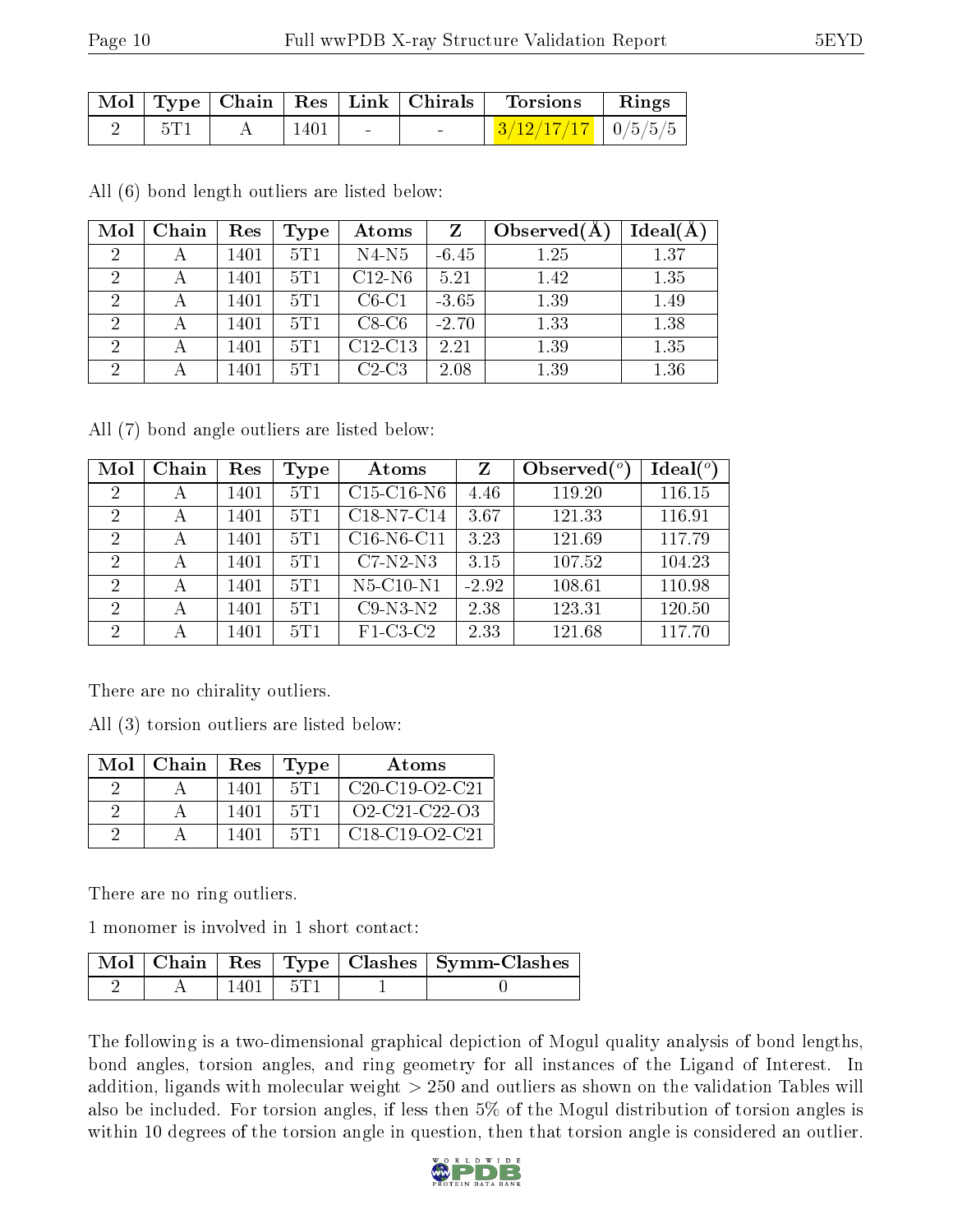Any bond that is central to one or more torsion angles identified as an outlier by Mogul will be highlighted in the graph. For rings, the root-mean-square deviation (RMSD) between the ring in question and similar rings identified by Mogul is calculated over all ring torsion angles. If the average RMSD is greater than 60 degrees and the minimal RMSD between the ring in question and any Mogul-identified rings is also greater than 60 degrees, then that ring is considered an outlier. The outliers are highlighted in purple. The color gray indicates Mogul did not find sufficient equivalents in the CSD to analyse the geometry.



### 5.7 [O](https://www.wwpdb.org/validation/2017/XrayValidationReportHelp#nonstandard_residues_and_ligands)ther polymers  $(i)$

There are no such residues in this entry.

### 5.8 Polymer linkage issues  $(i)$

There are no chain breaks in this entry.

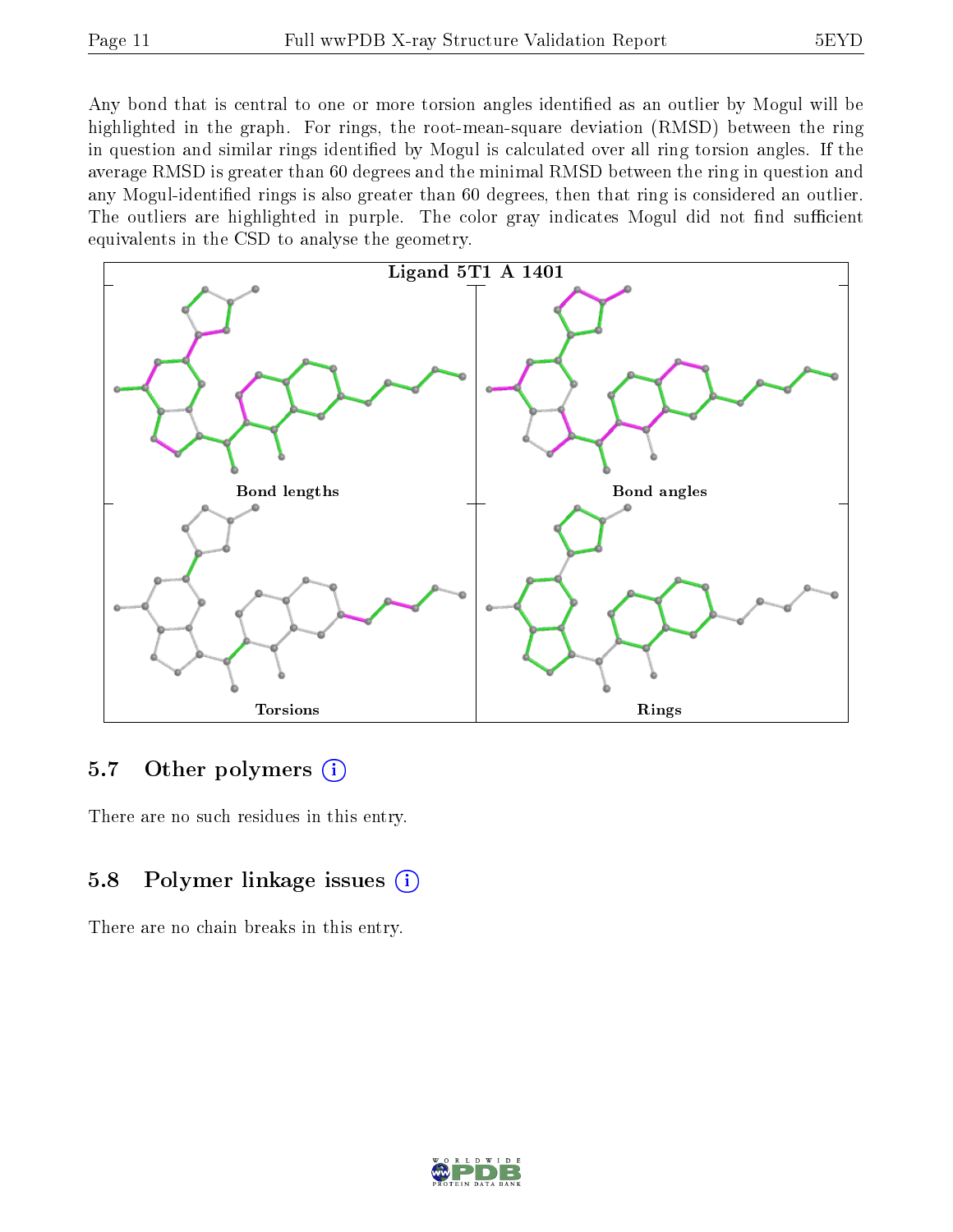### 6 Fit of model and data  $\left( \cdot \right)$

### 6.1 Protein, DNA and RNA chains (i)

In the following table, the column labelled  $#RSRZ>2'$  contains the number (and percentage) of RSRZ outliers, followed by percent RSRZ outliers for the chain as percentile scores relative to all X-ray entries and entries of similar resolution. The OWAB column contains the minimum, median,  $95<sup>th</sup>$  percentile and maximum values of the occupancy-weighted average B-factor per residue. The column labelled  $Q< 0.9$  lists the number of (and percentage) of residues with an average occupancy less than 0.9.

| $\vert$ Mol $\vert$ Chain $\vert$ | $\mid$ Analysed $ \langle \text{RSRZ}\rangle\mid$ | $\rm \#RSRZ{>}2$ | $\rm OWAB(\AA^2)~\mid Q\hspace{-0.05cm}<\hspace{-0.05cm}0.9$                                       |  |
|-----------------------------------|---------------------------------------------------|------------------|----------------------------------------------------------------------------------------------------|--|
|                                   | 289/309 (93%)   $0.07$                            |                  | $\begin{array}{ c c c c c c c c c } \hline 9 & 3\% & 49 & 47 & 14, 30, 65, 101 \hline \end{array}$ |  |

All (9) RSRZ outliers are listed below:

| Mol | Chain        | Res  | Type       | <b>RSRZ</b> |
|-----|--------------|------|------------|-------------|
| 1   |              | 1116 | THR        | 7.4         |
| 1   | A            | 1115 | ILE        | 6.0         |
| 1   | А            | 1113 | <b>ASN</b> | 4.1         |
| 1   | А            | 1347 | GLU        | 3.6         |
| 1   | $\mathbf{A}$ | 1118 | ILE        | 3.4         |
| 1   | А            | 1348 | HIS        | 3.4         |
| 1   | А            | 1149 | SER        | 2.9         |
| 1   | А            | 1053 | ILE        | 2.5         |
|     |              | 1117 | ASP        | 2.3         |

#### 6.2 Non-standard residues in protein, DNA, RNA chains  $(i)$

There are no non-standard protein/DNA/RNA residues in this entry.

#### 6.3 Carbohydrates (i)

There are no carbohydrates in this entry.

#### 6.4 Ligands  $(i)$

In the following table, the Atoms column lists the number of modelled atoms in the group and the number defined in the chemical component dictionary. The B-factors column lists the minimum, median,  $95<sup>th</sup>$  percentile and maximum values of B factors of atoms in the group. The column labelled  $Q< 0.9$  lists the number of atoms with occupancy less than 0.9.